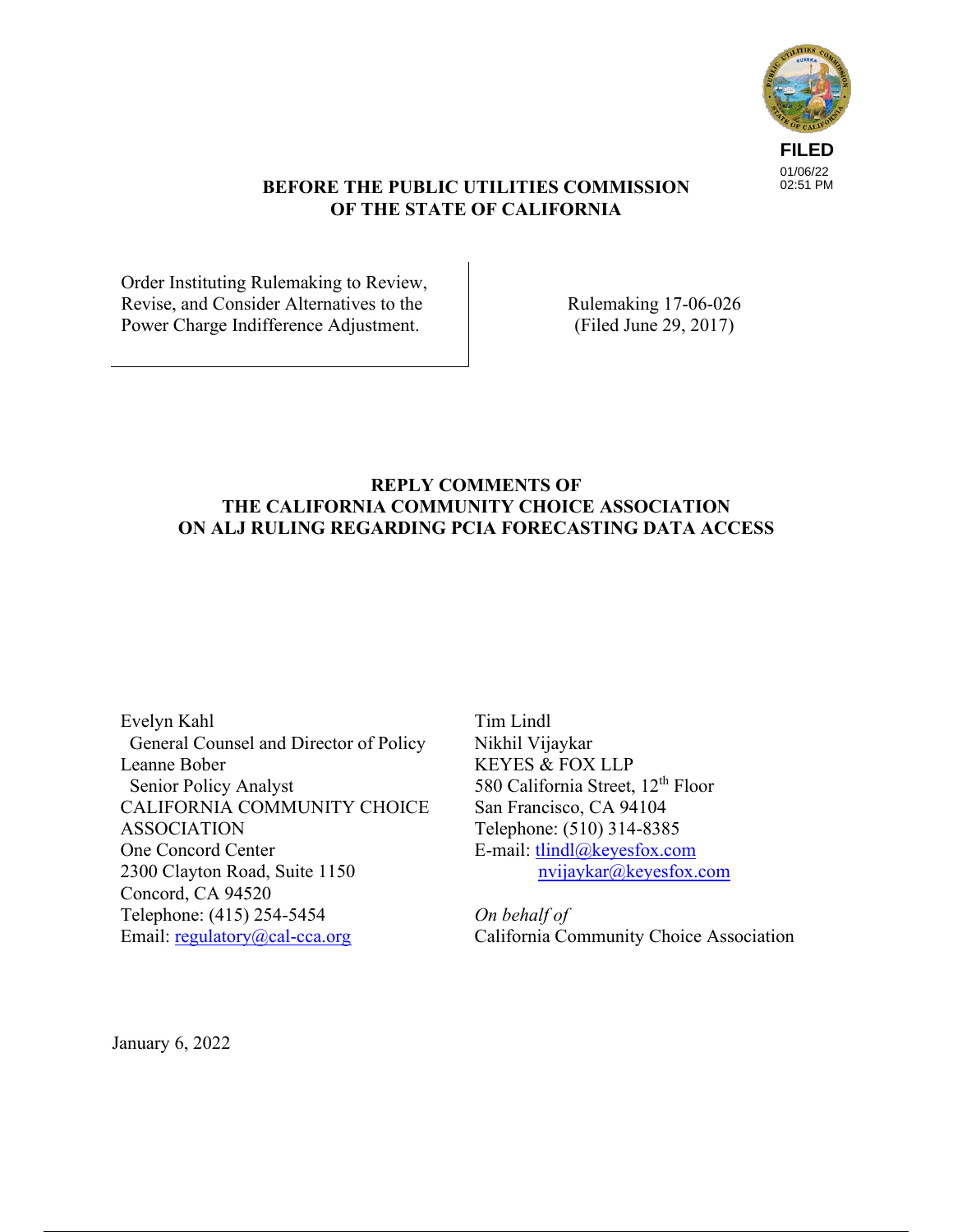# **TABLE OF CONTENTS**

|         | CALCCA'S DATA TRANSPARENCY PROPOSAL DOES NOT RISK THE<br>DISCLOSURE OF CONFIDENTIAL DATA TO MARKET |  |
|---------|----------------------------------------------------------------------------------------------------|--|
| $\Pi$ . | THE IQUS MISCHARACTERIZE THE OBJECTIVES OF CALCCA'S                                                |  |
|         |                                                                                                    |  |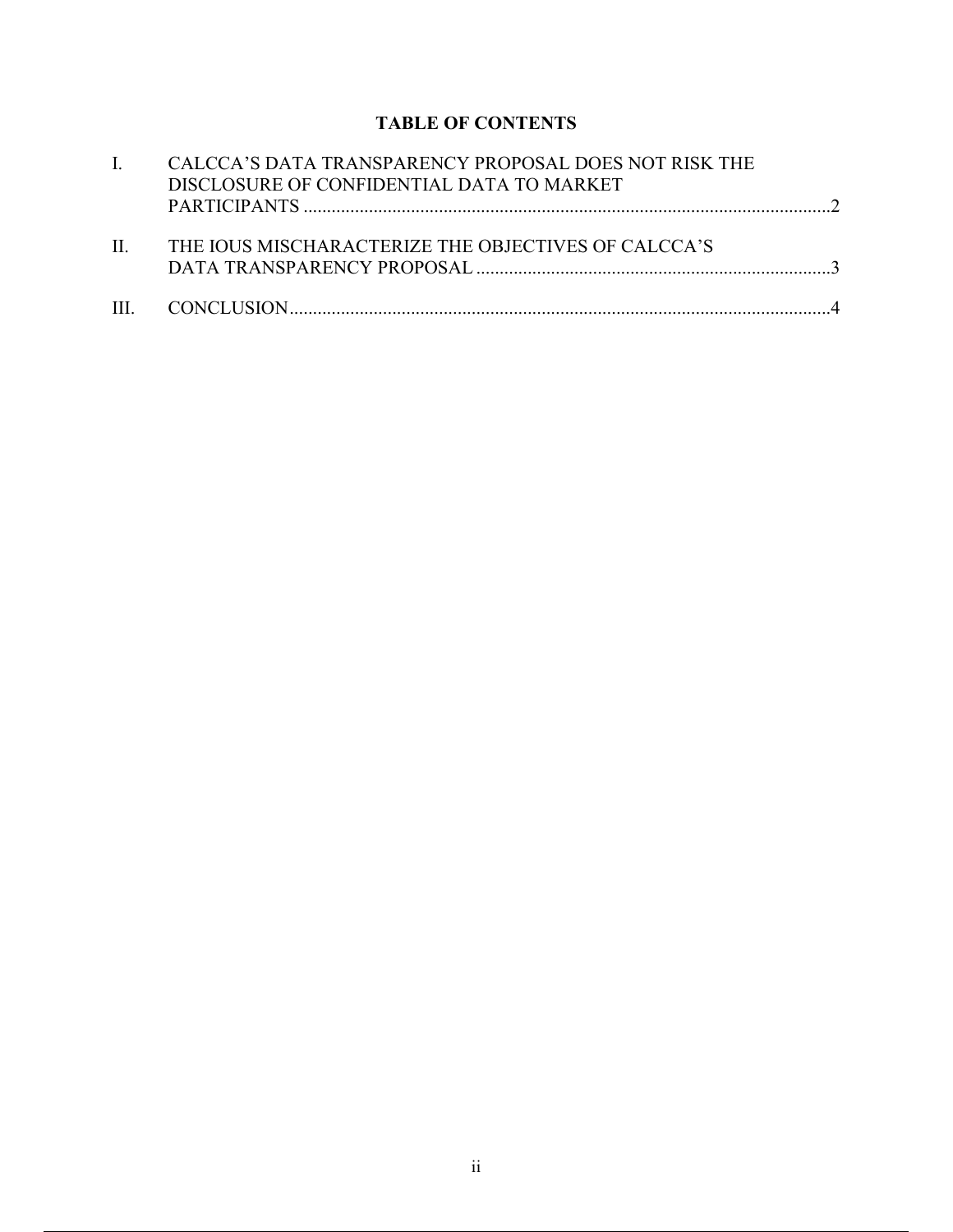# **BEFORE THE PUBLIC UTILITIES COMMISSION OF THE STATE OF CALIFORNIA**

Order Instituting Rulemaking to Review, Revise, and Consider Alternatives to the Power Charge Indifference Adjustment.

Rulemaking 17-06-026 (Filed June 29, 2017)

# **REPLY COMMENTS OF THE CALIFORNIA COMMUNITY CHOICE ASSOCIATION ON ALJ RULING REGARDING PCIA FORECASTING DATA ACCESS**

Pursuant to Administrative Law Judge (ALJ) Wang's November 5, 2021 e-mail ruling (ALJ Ruling), the California Community Choice Association<sup>1</sup> (CalCCA) hereby submits these comments to respond to and correct certain misleading statements in the investor-owned utilities' (IOUs') opening comments.<sup>2</sup> The IOUs insist that the Commission should not permit the disclosure of confidential market sensitive procurement data to the community choice aggregators (CCAs). The IOUs also state that CalCCA's data transparency proposal would require the Commission to put CCA decisionmakers' interests over those of consumers. To the contrary, CalCCA's proposal would put unbundled customers on equal footing with bundled customers and afford the CCAs the same ability to protect its customers against rate volatility

<sup>&</sup>lt;sup>1</sup> California Community Choice Association represents the interests of 22 community choice electricity providers in California: Apple Valley Choice Energy, Central Coast Community Energy, Clean Energy Alliance, Clean Power Alliance, CleanPowerSF, Desert Community Energy, East Bay Community Energy, Lancaster Choice Energy, Marin Clean Energy, Peninsula Clean Energy, Pico Rivera Innovative Municipal Energy, Pioneer Community Energy, Pomona Choice Energy, Rancho Mirage Energy Authority, Redwood Coast Energy Authority, San Diego Community Power, San Jacinto Power, San José Clean Energy, Santa Barbara Clean Energy, Silicon Valley Clean Energy, Sonoma Clean Power, and Valley Clean Energy.

<sup>2</sup>*Joint Response of Pacific Gas and Electric Company (U 39E), Southern California Edison Company (U 338E), and San Diego Gas & Electric Company (U 902E) to Administrative Law Judge's Ruling Requesting Comments on PCIA Forecasting Data Access (Joint IOU Opening Comments),* R.17- 06-026 (Dec. 9, 2021).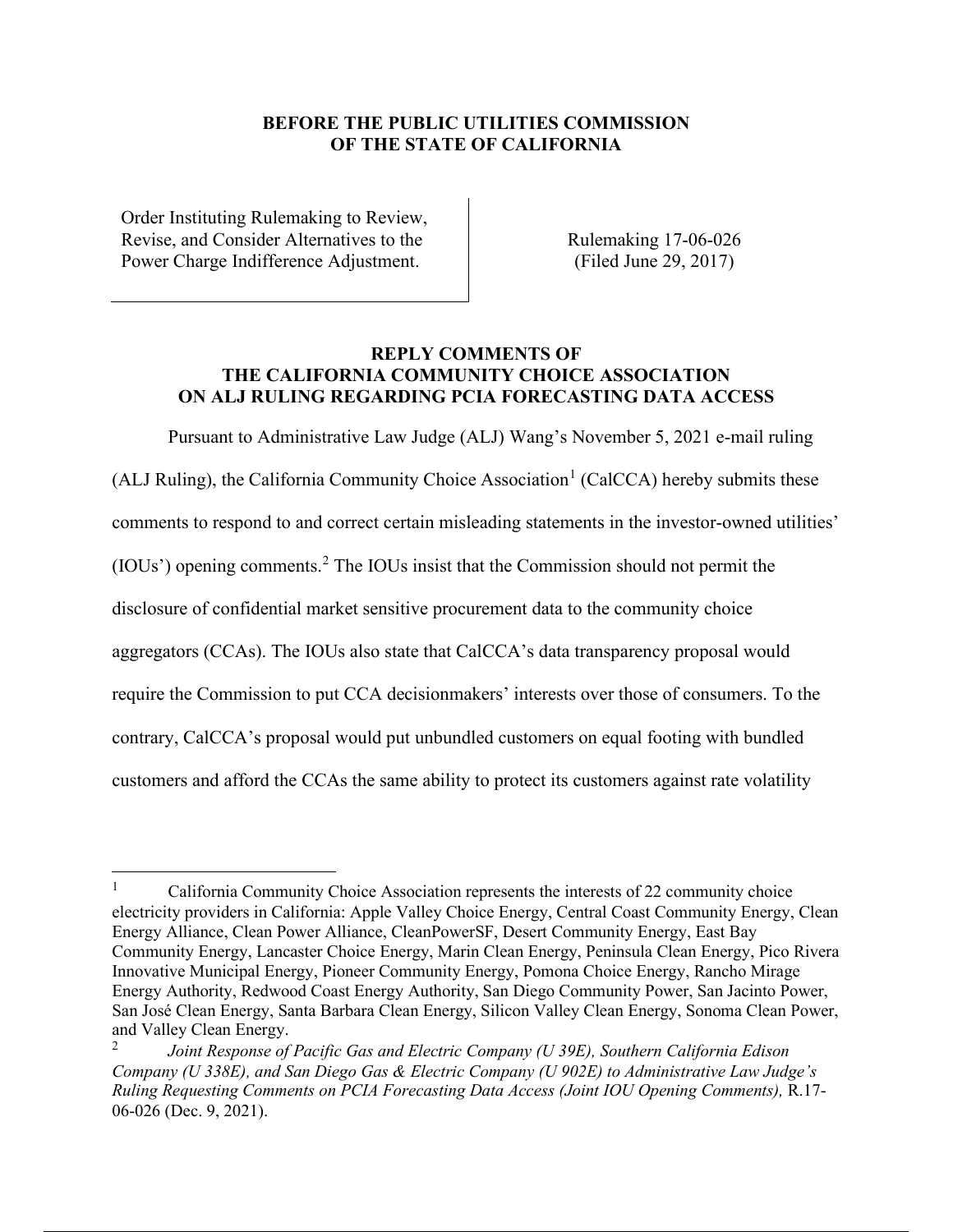that IOUs already enjoy. Further, CalCCA's proposal would not permit the CCA's reviewing representatives (RRs) to disclose confidential data that is not already disclosed in public filings in the IOUs' Energy Resource Recovery Account (ERRA) Forecast proceedings. CalCCA therefore reiterates its request that the Commission adopt its reasonable data transparency proposal as detailed in its opening comments.<sup>3</sup>

#### **I. CALCCA'S DATA TRANSPARENCY PROPOSAL DOES NOT RISK THE DISCLOSURE OF CONFIDENTIAL DATA TO MARKET PARTICIPANTS**

In their opening comments, the IOUs repeatedly caution the Commission that market participants should not receive market sensitive procurement and/or forecasting data to support rate forecasting or business planning activities.<sup>4</sup> The IOUs state that if a market participant were to receive market sensitive information, they might "use that information to gain a material advantage in transactions, planning, or procurement strategies."<sup>5</sup> The IOUs assert that the disclosure of market sensitive information to market participants "can materially impact the market price of electricity" and would be "inconsistent with the Commission's statutory obligations to protect IOUs' market sensitive procurement information . . . and Commission precedent, and introduces a significant risk of competitive harm to IOU customers."<sup>6</sup>

The IOUs' warnings are misleading because CalCCA does not propose that the CCAs or any other market participant receive confidential market sensitive procurement data. Rather,

3 *See Opening Comments of The California Community Choice Association on ALJ Ruling Regarding PCIA Forecasting Data Access (CalCCA Opening Comments),* R.17-06-026 (Dec. 9, 2021). 4 *See, e.g., Joint IOU Opening Comments* at 2, 4, 7.

<sup>5</sup> *Id.* at 4.

<sup>6</sup> *Id.* at 2.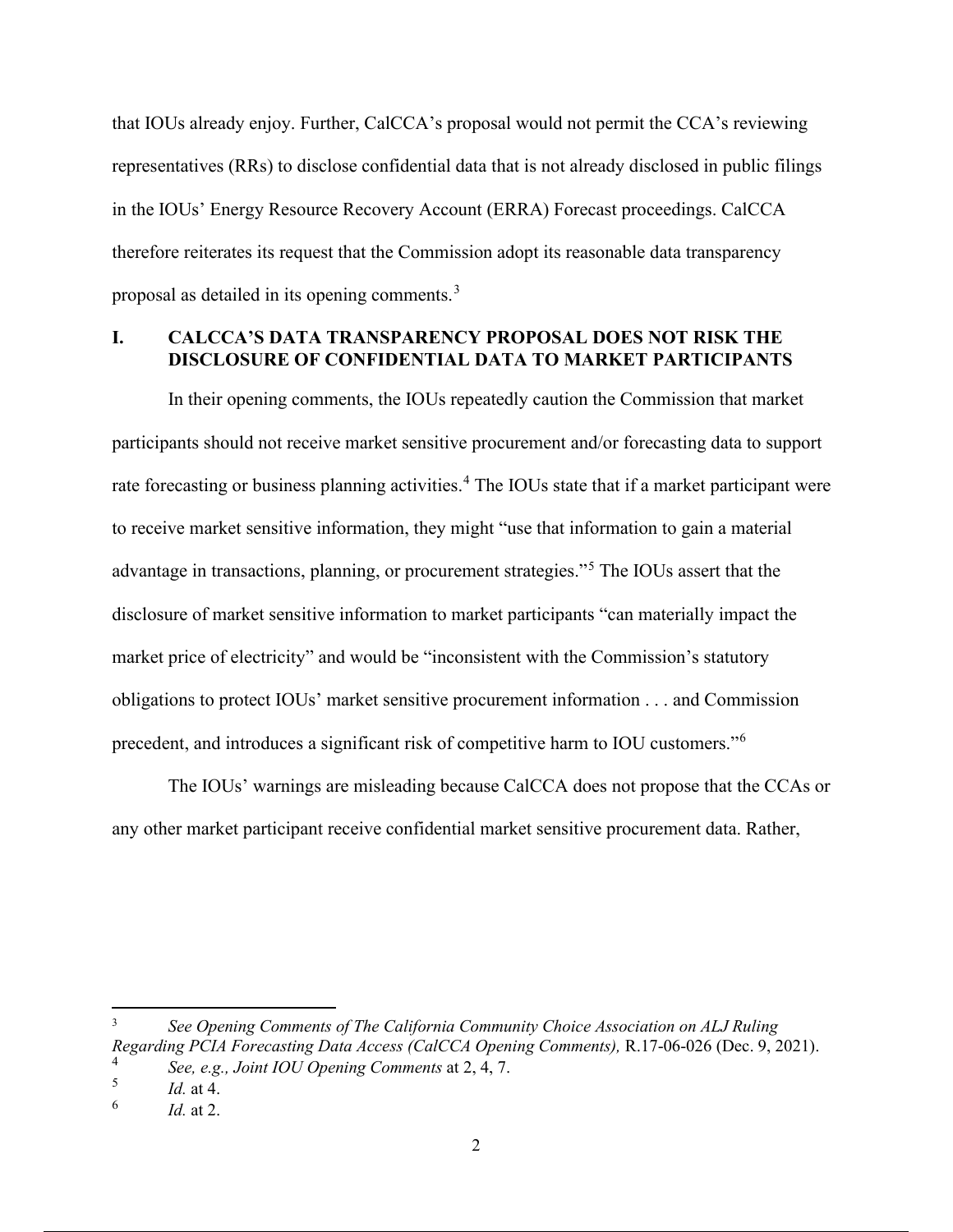CalCCA proposes that RRs receive confidential information and disclose only summary level revenue requirements, forecasted PCIA rates, and the drivers underlying those rates to the CCAs.<sup>7</sup> This is the same process already followed in their annual ERRA proceedings, and under CalCCA's proposal the market participants would only have access to the *same type of*  aggregated (not resource-specific) information that the IOUs already disclose in their public filings as a part of their annual ERRA Forecast proceeding.<sup>8</sup> CalCCA simply proposes that the IOUs should make such information available year-round, and outside the ERRA Forecast proceeding, rather than keeping CCA customers in the dark for half of the year. RRs, who *would*  receive confidential information under CalCCA's proposal would be subject to the same rigorous process that mitigates the risk of the disclosure of confidential data in the IOUs' ERRA proceedings. The IOUs' suggestion that CalCCA's proposal would somehow result in the disclosure of confidential market-sensitive procurement data to market participants—and thereby create incremental risk to customers—is not factual, and the Commission should reject it.

# **II. THE IOUS MISCHARACTERIZE THE OBJECTIVES OF CALCCA'S DATA TRANSPARENCY PROPOSAL**

The IOUs suggest that CalCCA's proposal requires the Commission to weigh "the risk of customer harm" against "vague claims of educational benefit."<sup>9</sup> The IOUs also "urge the Commission to place customer protections before the needs of any DA or CCA decisionmaker."10 Moreover, the IOUs assert that "[i]t is poor public policy to introduce the risk of customer harm through increased costs or other anti-competitive effects in exchange for

<sup>7</sup> *See CalCCA Opening Comments* at 21.

<sup>8</sup> *See id.* at 22.

<sup>9</sup> *Joint IOU Opening Comments* at 2.

*Id.* at 3.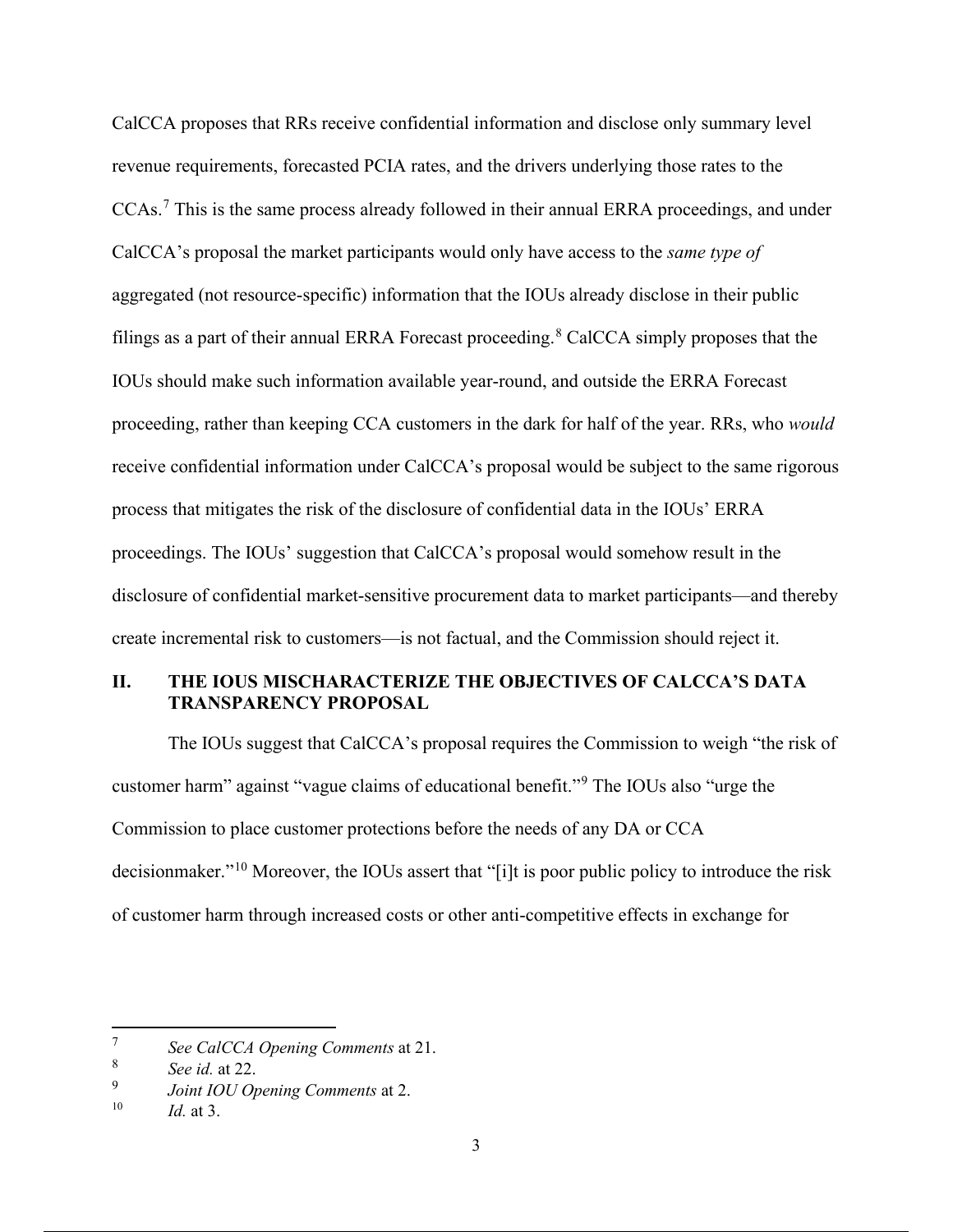alleged improvements to a CCA or DA provider's internal processes and/or ability to develop or understand rate or balancing account forecasts through access to market sensitive data."<sup>11</sup>

The IOUs' comments misleadingly pit "customers" against "CCA decision makers." They ignore that the whole point of CalCCA's data transparency proposal is to *protect*  unbundled customers (who, it should be noted, are also IOU customers). As CalCCA explained in opening comments, the CCAs, like all load serving entities (LSE), strive for rate stability for their customers.<sup>12</sup> However, CCAs cannot provide the same rate stability as the IOUs under the Commission's current data confidentiality framework, which unfairly advantages IOUs. A yearround Non-Disclosure Agreement (NDA), as proposed by CalCCA, would give CCAs the ability to plan around volatility in the Power Charge Indifference Adjustment (PCIA) and protect unbundled customers from rate spikes. It does not require the IOUs to disclose any confidential data to market participants that would put bundled customers at risk of harm. There is therefore no conflict between consumer protections and the CCAs' need to plan and forecast rates; in fact, the two objectives are aligned. The Commission need not pick between the two as the IOUs falsely suggest.

#### **III. CONCLUSION**

For the reasons set forth in CalCCA's opening comments and previously-filed comments in this proceeding, CalCCA respectfully requests that the Commission adopt its data transparency proposal, and authorize an NDA that provides CCAs' RRs (and the reviewing representatives of other entities with customers who pay the PCIA) access to the following data year-round:

 $\frac{11}{12}$  *Id.*at 2-3.

<sup>12</sup> *See CalCCA Opening Comments* at 2-3.